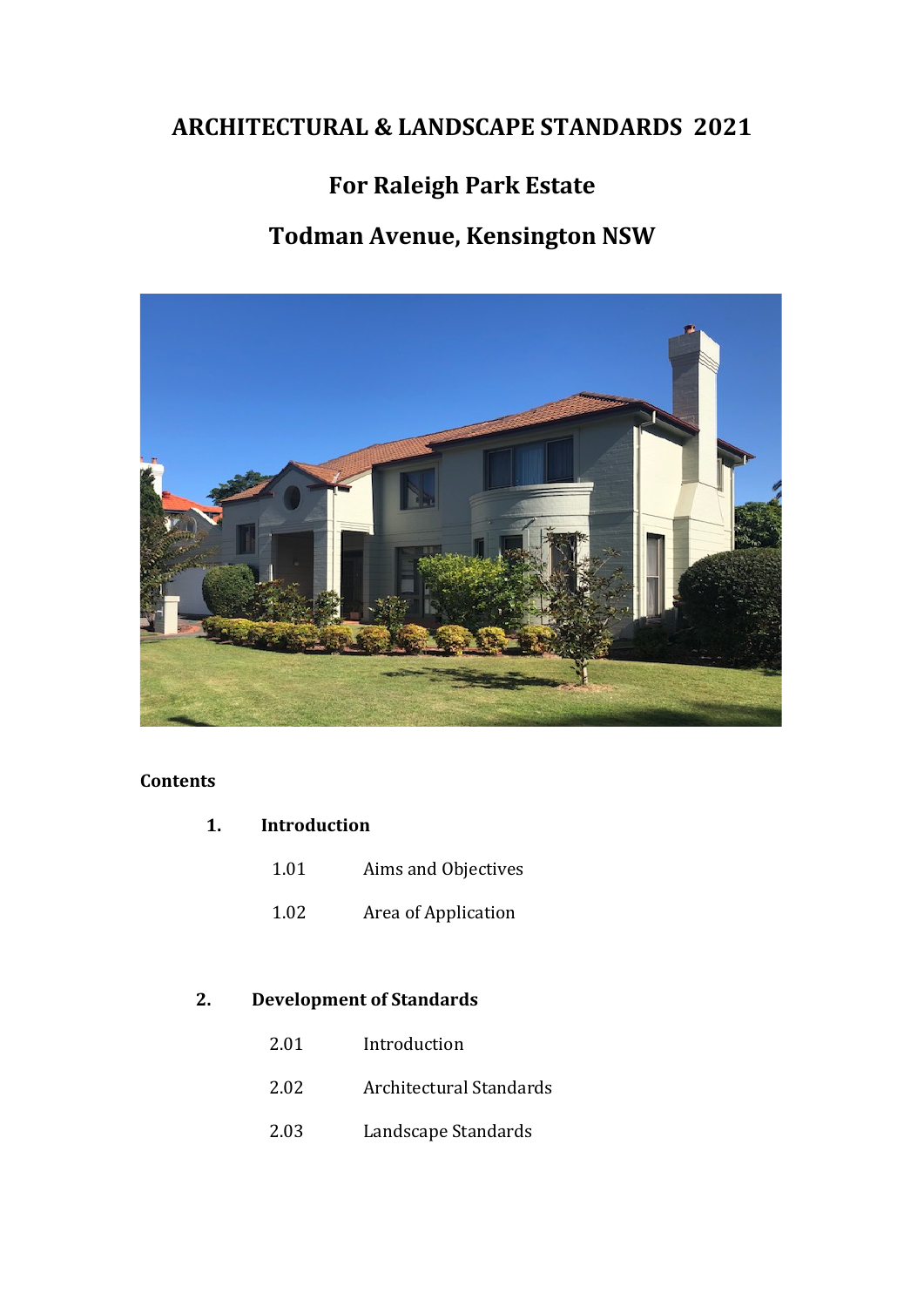### **1. Introduction**

#### **1.01 Aims and Objectives**

The aims and objectives of this document include:

Enhancement of the existing architectural and landscape standards, by bringing them up to date with developments in both building materials and technology.

Ensuring that alterations, additions or renovations on or in respect to any Lot are carried out in a manner that is consistent with the architectural language, style and character of the estate.

## **1.02 Area of Application**

The document relates only to Lots in the Neighbourhood Associations.

### **2. Development of Standards**

#### **2.01 Introduction**

The By-Laws in Part 1 of the Community Management Statement and the existing "Landscape Standards and Architectural Standards" section of the Raleigh Park Estate Community Management Statement shall continue to apply. This Architectural Standards document is designed to provide more detail and the overriding concern is that the integrity of the estate be maintained.

## **2.02 Architectural Standards**

#### **Defined Terms**

Words and phrases defined in the Community Management Statement shall have the same meaning when used in this document.

#### **Approved Colour Palette**

When used in this document, the expression "Approved Colour Palette" means the colour palette approved from time to time by the Review Subcommittee. For the avoidance of doubt, the Review Subcommittee shall have the right to amend such colour palette as it deems fit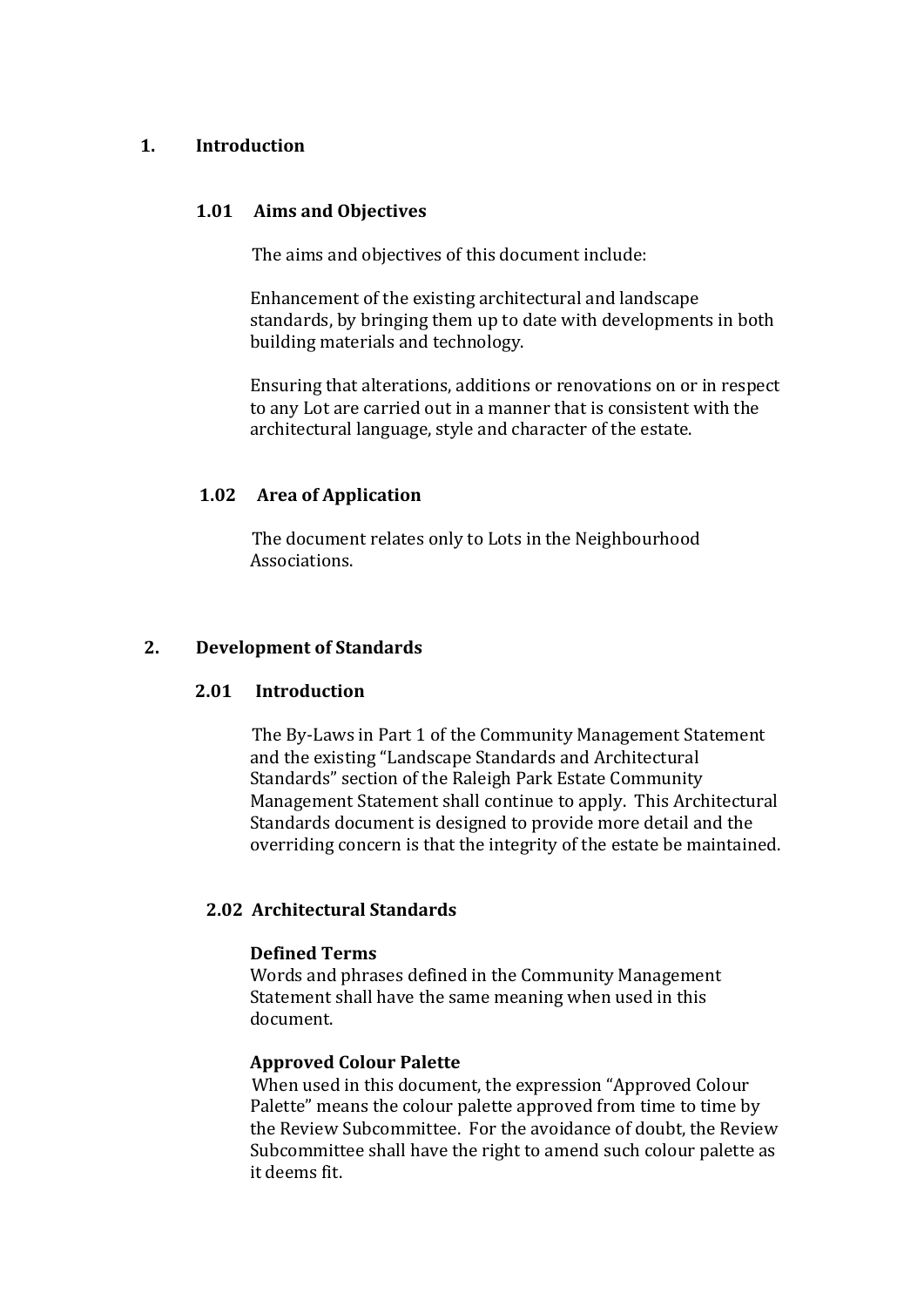### **Wall and Wooden Lattice Finishes**

All walls, all brickwork and all wooden lattices are to be painted. When repainting exterior walls, brickwork or wooden lattices, colours are to be chosen only from the Approved Colour Palette.

#### **Windows**

The permission of the Review Subcommittee must be obtained prior to the replacement of any window or window frame visible from a public space or from the street.

All windows visible from a public space, and/or from the street, are to be single pane glass, of a style identical to the original windows. Multipane glass windows are not permitted.

Powder coated aluminium frame windows may be permitted by the Review Subcommittee if they are of a style identical to the original window frames.

The colour of any new timber or aluminium frame should be chosen from the Approved Colour Palette.

#### **Roofs and Guttering**

Roofs are a mix of tiled pitched roofs (predominantly) and flat metal decking. Alterations are to match existing structures. The style of roof tile shall be either Marseille or Spanish.

Approval from the Review Subcommittee shall be required to repaint roof tiles, which may be painted in a colour approved by the Review Subcommittee.

If guttering is to be replaced, the colour of same must be from the Approved Colour Palette.

#### **Garage Doors**

Garage doors are to be painted or powder coated in a colour from the Approved Colour Palette. If a garage door needs to be replaced the new door must match the existing door in style.

#### **Pergola structures**

Pergola structures are to match either Georgian Revival style with round columns or Modern Federation style with double timber columns. 

Any proposal to erect a pergola or pergola-like structure must be approved by the Review Subcommittee.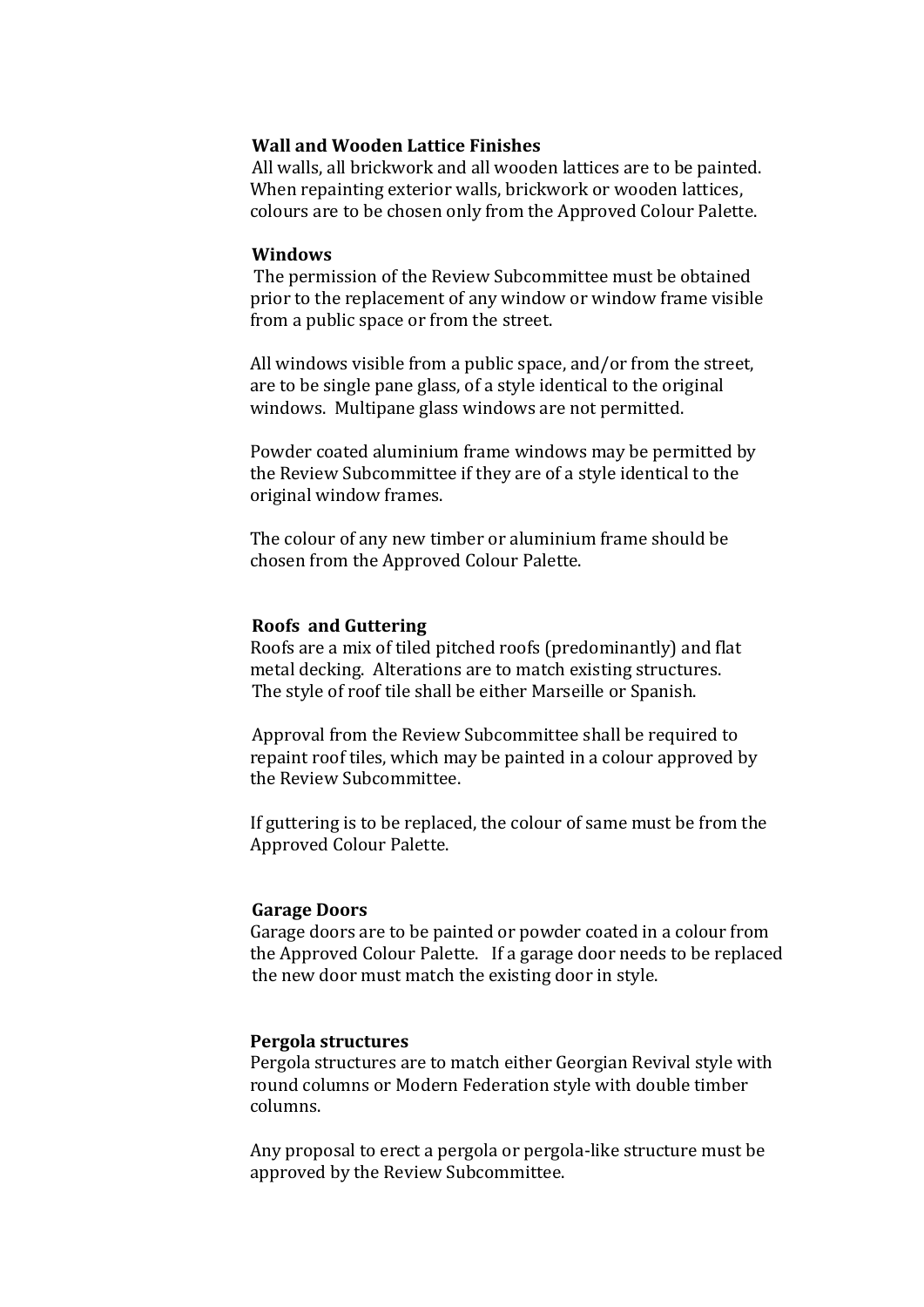

Two acceptable examples of Pergola structures in Raleigh Park are shown below:

*Pergola structure over a driveway*

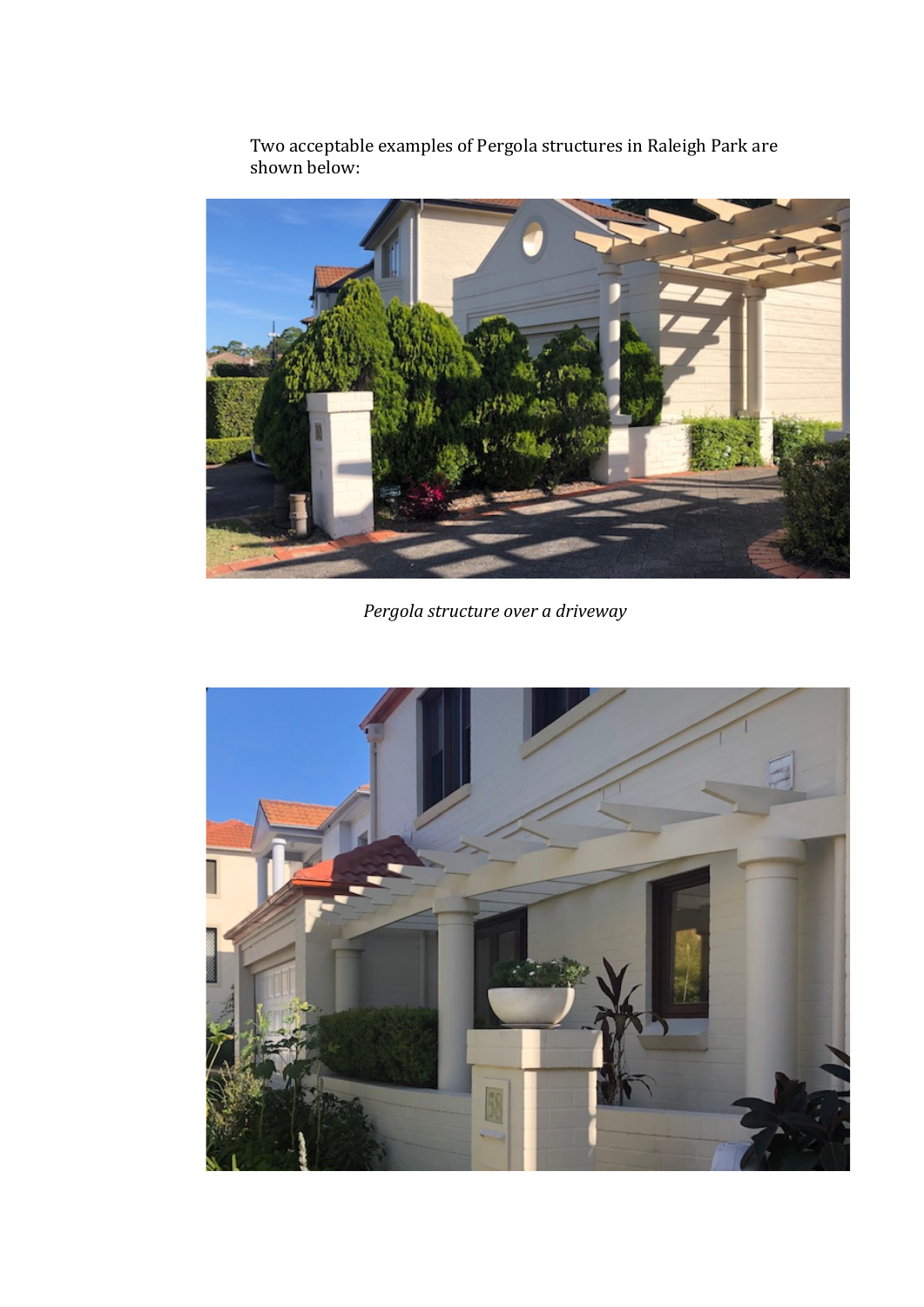#### **Lightweight Structures**

Structures such as shade sails are permitted only in a courtyard, where not visible from a public space or the street.

#### **Satellite Dishes**

Satellite dishes 600mm or less in diameter may be roof-mounted but only where not visible from the street in front of the house. Satellite dishes greater than 600mm in diameter must be mounted at ground level in a rear courtyard area and not visible from adjacent houses. Approval is required from the Review Subcommittee for the installation of a satellite dish which will be visible from the street or from adjacent houses.

#### **Solar Panels**

Solar panels may be installed on rooftops. To maintain the integrity of the estate, owners should make every effort to install panels so they are not visible from the street. Approval is required from the Review Subcommittee for the installation of any solar panels whether or not they are visible from the street or a public space. 

#### **Rotating Head Roof Vents**

These structures may be installed on the roof provided that they cannot be seen from the street in front of the house. The colour should match the colour of the roof tiles. Approval is required from the Review Subcommittee for the installation of a rotating head roof vent if same can be seen from the street.

#### **Air Conditioning Units.**

Additional or replacement air conditioning units are not to be visible from the street in front of a house.

They should not be installed on any balcony at the front of a house.

Approval for additional air conditioning units is required from the Review Subcommittee, if same can be seen from the street.

#### **Rainwater Tanks**

Rainwater tanks are not to be visible from the street in front of a house. Approval to install a rainwater tank is required from the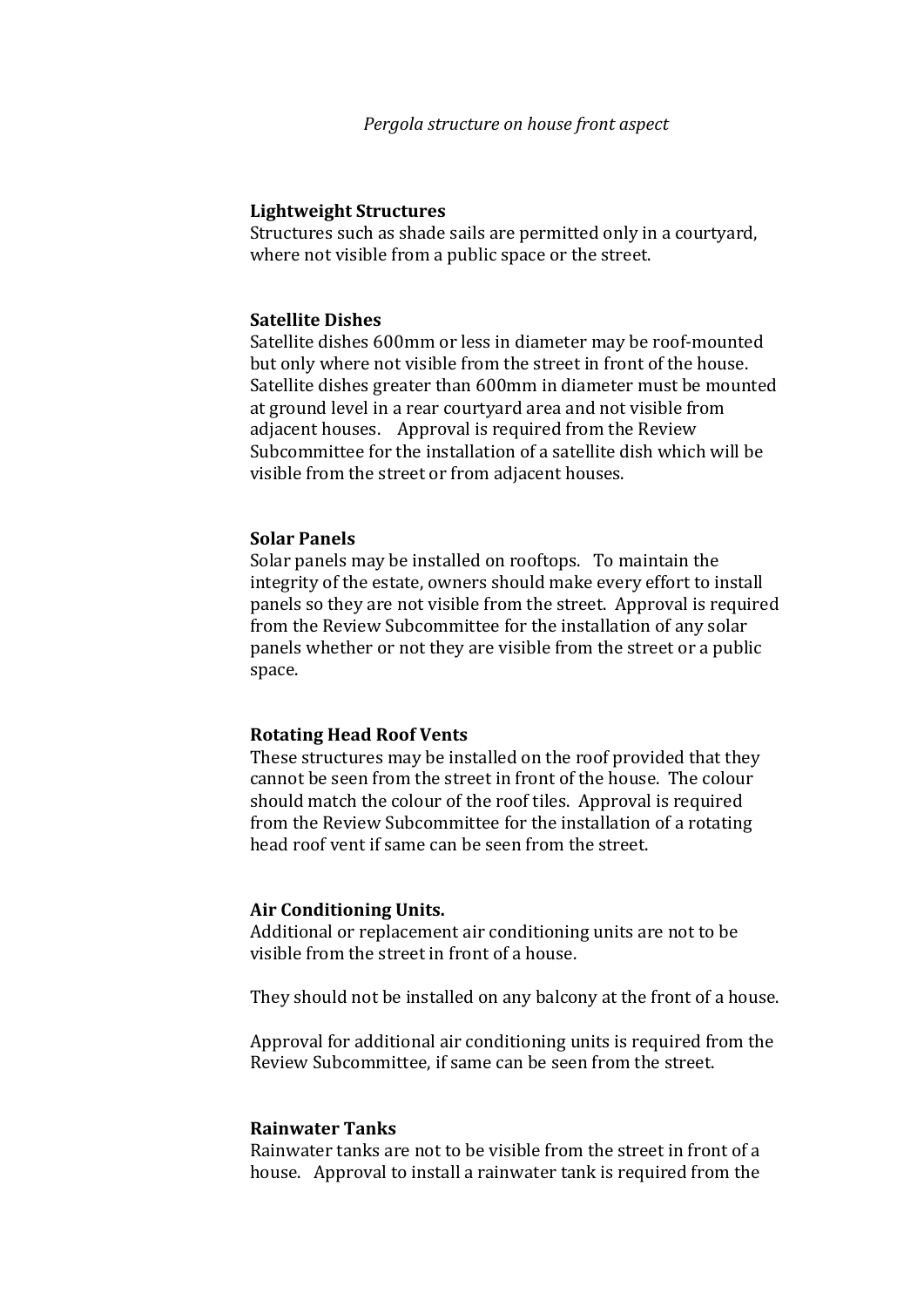Review Subcommittee, whether or not the tank is visible from the street.

#### **Security Windows and Door Screens**

Any proposal to install security screens or bars on windows or doors facing the street in front of the house must be approved by the Review Subcommittee.

Security screens on windows or doors facing the street should be of an unobtrusive design, such as those currently marketed as Crimsafe Security fittings.

#### **Exterior Lights**

Exterior light fittings which require replacement, or additional light fittings, should be of a style similar to those initially installed.

Lantern fittings are not permitted.

Approval for any other style of light fitting, visible from the street, must be obtained from the Review Subcommittee.

#### **Play Equipment**

Approval from the Review Subcommittee is required for the installation of swings, trampolines, basketball hoops and stands, and other items of play equipment, particularly if they can be seen from the street. The play equipment should not inconvenience or disturb neighbours.

#### **2.03 Landscape Standards**

The Community Management Statement requires that landscaping is to be in "olde worlde" planting style. This encourages exotics as would be found in an English garden setting, but also some natives are suitable.

General additional guidelines are as follows:

Planting in front yards is to be low scale to allow for ongoing visual viewing of streets from within residence front rooms, for improved security.

The preferred solution for planting around driveways is to be of a low-level scale to provide for better visibility for pedestrians.